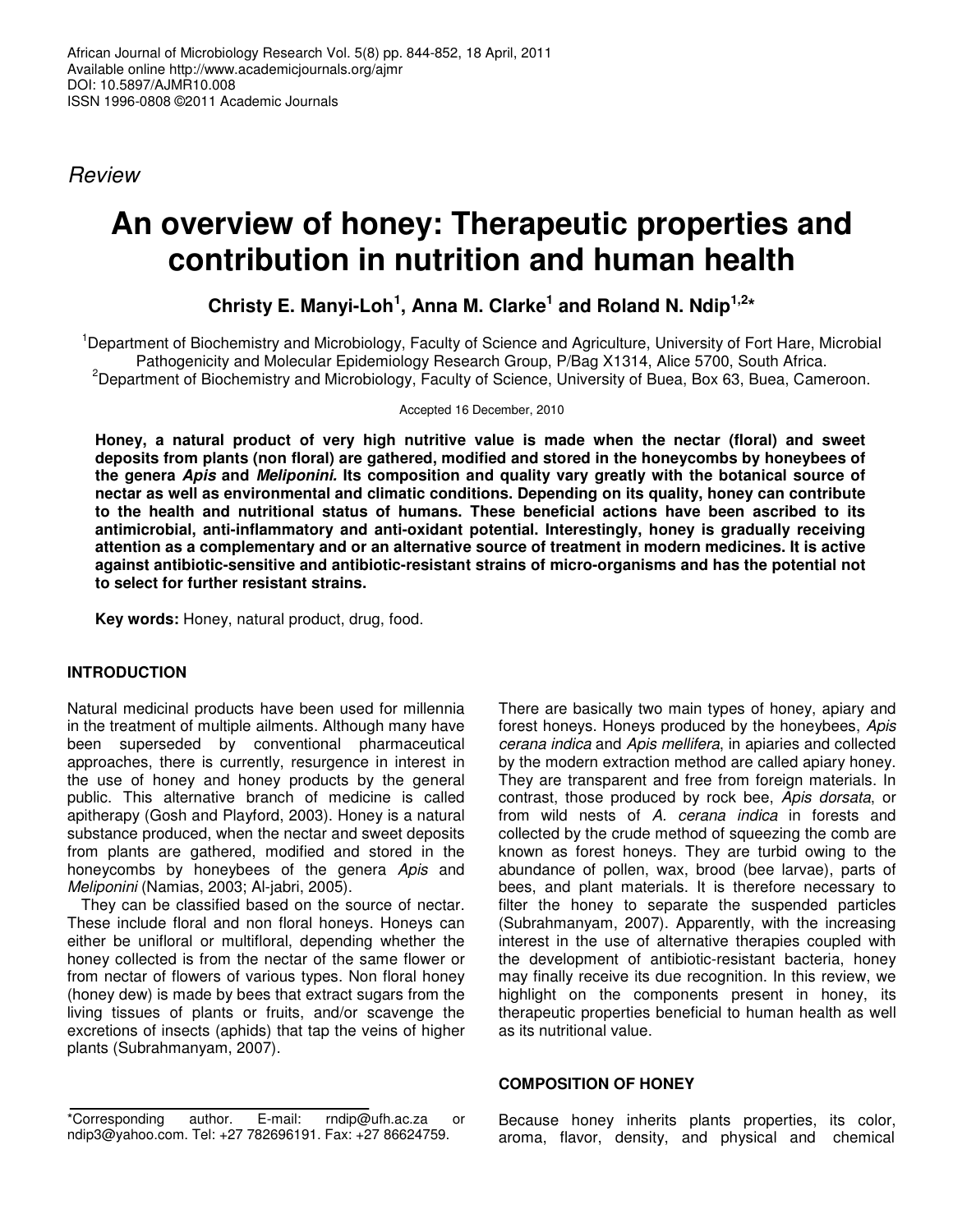properties depend on the flowers used by bees, although weather conditions as well as processing also influences its composition and properties (Ramirez and Montenegro, 2004). As a result, the nutritional values and profiles vary accordingly and can thus influence the value of a specific honey for health promoting purposes (Bansal et al., 2005). Honey is essentially concentrated aqueous solution of inverted sugars, but it also contains a very complex mixture of other saccharides, proteins, enzymes, amino acids, organic acids, polyphenols, and carotenoidlike substances, maillard reaction products, vitamins and minerals (Gheldof et al., 2002). Carbohydrates constitute about 95 to 97% of the dry weight of honey (Alvarez-Saurez et al., 2009). Fructose and glucose are the most predominant sugars present and are responsible for most of the physical and nutritional characteristics of honey (Sato and Miyata, 2000). Smaller quantities of other sugars are also present such as disaccharides, trisaccharides and oligosaccharides that are formed during the ripening and storage effects of bee enzymes and the acids of honey (Ball, 2007).

Water is quantitatively the second most important component of honey. Its content depends on a number of environmental factors during production such as weather and humidity inside the hive, but also on nectar conditions and treatment of honey during extraction and storage (Molan, 2002). Only honeys with less than 18% water can be stored with little or no risk of fermentation. The protein content of honey is roughly 0.5% of which are mainly enzymes and free amino acids. Glucose oxidase produces hydrogen peroxide alongside gluconic acid from glucose in the presence of water (Bogdanov et al., 2008).

Glucose + H2O +O2-----------------gluconic acid +H2O<sup>2</sup>

Likewise, invertase converts sucrose to fructose and glucose. Dextrin and maltose are produced from long starch chains or glycogen by the activity of the enzyme amylase (Bansal et al., 2005). However, catalase found in small amounts in honey produces oxygen and water from hydrogen peroxide. The inverse relationship between catalase activity and hydrogen peroxide content has been used to determine the hydrogen peroxide level of honey called the "inhibine number". It is therefore, clear, that the absolute level of hydrogen peroxide in any honey is determined by the respective levels of glucose oxidase and catalase (Weston, 2000).

Approximately 18 essential and non-essential amino acids are present in honey. Proline is the primary amino acid, and lysine being the second most prevalent (Iglesias et al., 2004). Nevertheless, there are other amino acids whose relative proportions depend on the honey's origin. In other words, the amino acid profile of a honey could be a characteristic of its botanical origin.

Vitamins, minerals and trace compounds in honey depend on its botanical and geographical origin (National Honey Board, 2003). These compounds include thiamin, riboflavin, niacin etc (vitamins), Cr, Ba, Ni etc (trace) and P, S, Ca etc (mineral) elements. On the basis of the multitude of known and unknown biological functions, trace elements play a key role in the biomedical activities associated with this food (Conti, 2000).

The main volatile compounds in honey have their origins, in general terms, in different chemical families, such as: alcohols, ketones, aldehydes, acids, esters, terpenes (Zhou et al., 2002; Bastos and Alves, 2003). Organic acids have been found as volatile compounds in different type of honeys. However, the predominant acid found in honey is gluconic acid (2, 3, 4, 5, 6 pentahydroxyhexanoic acid) making it to be a characteristically acidic medium with pH range of 3.4 to 6.1(average 3.9) (Iurlina and Fritz, 2005). Its presence in all honeys originates largely from the enzymatic action of glucose oxidase on glucose in the presence of water (French et al., 2005) and to a lesser extent may be produced by bacteria of the genus *Gluconobacter* which are occasionally isolated from ripening nectar (Davis, 2005).

Specific volatile compounds can be considered as aroma fingerprints because they provide information about the botanic origin of the honey (Escriche et al., 2009). Aroma is one of the most important features, since it also allows detection of adulteration of the product (Barra et al., 2010). Polyphenols are another group of compounds, in terms of the appearance and functional properties of honey. They are potential biochemical markers for authenticating the geographical and antioxidant properties. These compounds include phenolic acids (benzoic and cinnamic acids) and flavonoids (flavanones, flavanols) and they contribute significantly to the anti-oxidant capacity of honey (Gheldof et al., 2002). However; the anti-oxidant capacity varies greatly depending on the floral source, possibly due to the differences in the content of plant secondary metabolites and enzyme activity (Gheldof et al., 2003).

## **THERAPEUTIC PROPERTIES OF HONEY**

Meda et al. (2004) reported that honey is becoming acceptable as a reputable and effective therapeutic agent by practitioners of conventional medicine and by the general public. Its beneficial role has been endorsed to its antimicrobial, anti-inflammatory and anti-oxidant activities as well as boosting of the immune system (Table 1).

## **Antimicrobial activity**

The antimicrobial activity is very important therapeutically, especially in situation where the body's immune response is insufficient to clear infection. In other words, it has shown powerful antimicrobial effects against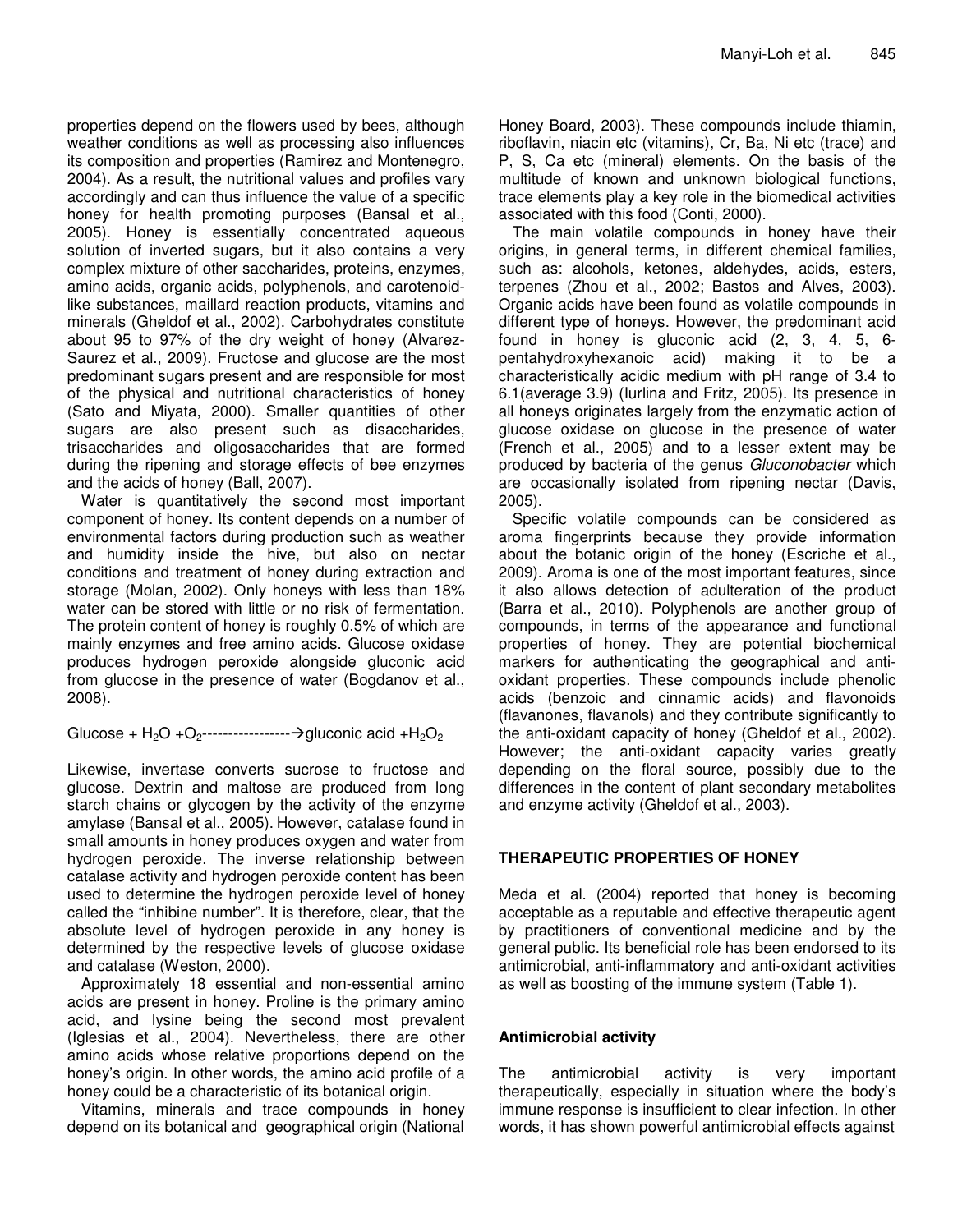| <b>Properties</b>                                                            | <b>Attributed factors</b>                                                                                   | <b>Actions</b>                                                                                | <b>References</b>                                                                                                              |
|------------------------------------------------------------------------------|-------------------------------------------------------------------------------------------------------------|-----------------------------------------------------------------------------------------------|--------------------------------------------------------------------------------------------------------------------------------|
| Antimicrobial<br>antiviral.<br>(antibacterial,<br>antifungal, antiparasitic) | high<br>osmolarity,<br>acidity.<br>hydrogen peroxide and non-<br>peroxide<br>components<br>(phytochemicals) | Inhibitory and/or killing                                                                     | Bansal et al. (2005)<br>Faheyand<br>Stephenson<br>(2002) Irish et al. (2006)<br>Manyi-Loh et al. (2010b)<br>Ndip et al. (2007) |
| Anti-inflammatory                                                            | Leucocytes                                                                                                  | Reduces inflammation, soothes<br>and minimize scarring in wounds.                             | Dunford et al. (2000)                                                                                                          |
| Antioxidant                                                                  | Phenolic acids<br>Flavonoids                                                                                | formation<br><b>Prevents</b><br>free<br>οf<br>radicals.<br>Scavenge<br>peroxyl<br>and<br>free | Gheldof et al. (2002)<br>Baltrušaitytė et al. (2007)                                                                           |
| Immunological                                                                | Leucocytes<br>macrophages                                                                                   | radicals<br>Cytokine production<br>Provides substrate for glycolysis                          | Tonks et al. (2007)                                                                                                            |

**Table 1.** Summary of honey's therapeutic properties and their beneficial effects.

pathogenic and non- pathogenic micro-organisms (yeasts and fungi) even against those that developed resistance to many antibiotics (Zaghloul et al., 2001). The antimicrobial effects could be bacteriostatic or bactericidal depending on the concentration that is used. However, such activity has been attributed to certain factors like high osmolarity (low water activity), acidity (low pH), and hydrogen peroxide and non-peroxide components (Taormina et al., 2001; Tanih et al., 2009).

Furthermore, honey is a supersaturated sugar solution; these sugars have high affinity for water molecules leaving little or no water to support the growth of microorganisms (bacteria and yeast). Consequently, the microorganisms become dehydrated and eventually die (Malika et al., 2004). In addition, the natural acidity of honey will inhibit many pathogens. The usual pH range of most of the pathogens is around 4.0- 4.5. However, the major antimicrobial activity has been found to be due to hydrogen peroxide (Temaru et al., 2007), produced by the oxidation of glucose by the enzyme glucose-oxidase, when honey is diluted (Iurlina and Fritz, 2005). As hydrogen peroxide decomposes, it generates highly reactive free radicals that react and kill the bacteria. In most cases, the peroxide activity in honey can be destroyed easily by heat or the presence of catalase.

Notwithstanding, some honeys have antibacterial action separate to the peroxide effect, resulting in a much more persistent and stable antibacterial action (nonperoxide activity) (Alvarez-Saurez et al., 2009). They are however called "non-peroxide honeys. Manuka honey (*Leptospermum scoparium*) from New Zealand and jelly bush (*Leptospermum polygalifolium*) from Australia are non-peroxide honeys which are postulated to possess unidentified active components in addition to the production of hydrogen peroxide. They retain their

antimicrobial activity even in the presence of catalase (Snow and Harris, 2004).

Weston (2000) suggested that the main part of this activity might be of honeybee origin, while part may be of plant origin. The compounds exhibiting this activity can be extracted with organic solvents (e.g. n-hexane, diethyl ether, chloroform, ethyl acetate) (Taormina et al., 2001) by liquid-liquid (Zaghloul et al., 2001; Manyi-Loh et al., 2010b) or solid phase extraction methods (Aljabri and Yusoff, 2003). The extracted compounds have been reported to include flavonoids, phenolic acids, ascorbic acid, carotenoid-like substances, organic acids, neutral lipids, Maillard reaction products, amino acids and proteins (Vela et al., 2007).

Weston (2000) stated that flavonoids, benzoic and cinnamic acids contribute to the antibacterial activity of honey but that the contribution of these components in reality is small compared to the contribution from hydrogen peroxide. Nonetheless, Weston (2000) further mentioned that the reaction of hydrogen peroxide with benzoic acids can create peroxyacids which are more stable and more powerful antimicrobial agent than hydrogen peroxide. Consequently, these acids will escape destruction when catalase is added to a solution of honey prior to an antibacterial assay.

Several studies have investigated the antimicrobial activity of honey against various micro-organisms (Baltrušaitytė et al., 2007; Ndip et al., 2007; Manyi-Loh et al., 2010b). This was done by agar well diffusion technique as described by the method of Dastouri et al. (2008) or disc diffusion as per the method of Ndip et al. (2007). In both techniques various concentrations of volume/volume or mass/volume of honey were employed and the diameter of zone of inhibition was a measure of the antibacterial activity. By implication, the greater/larger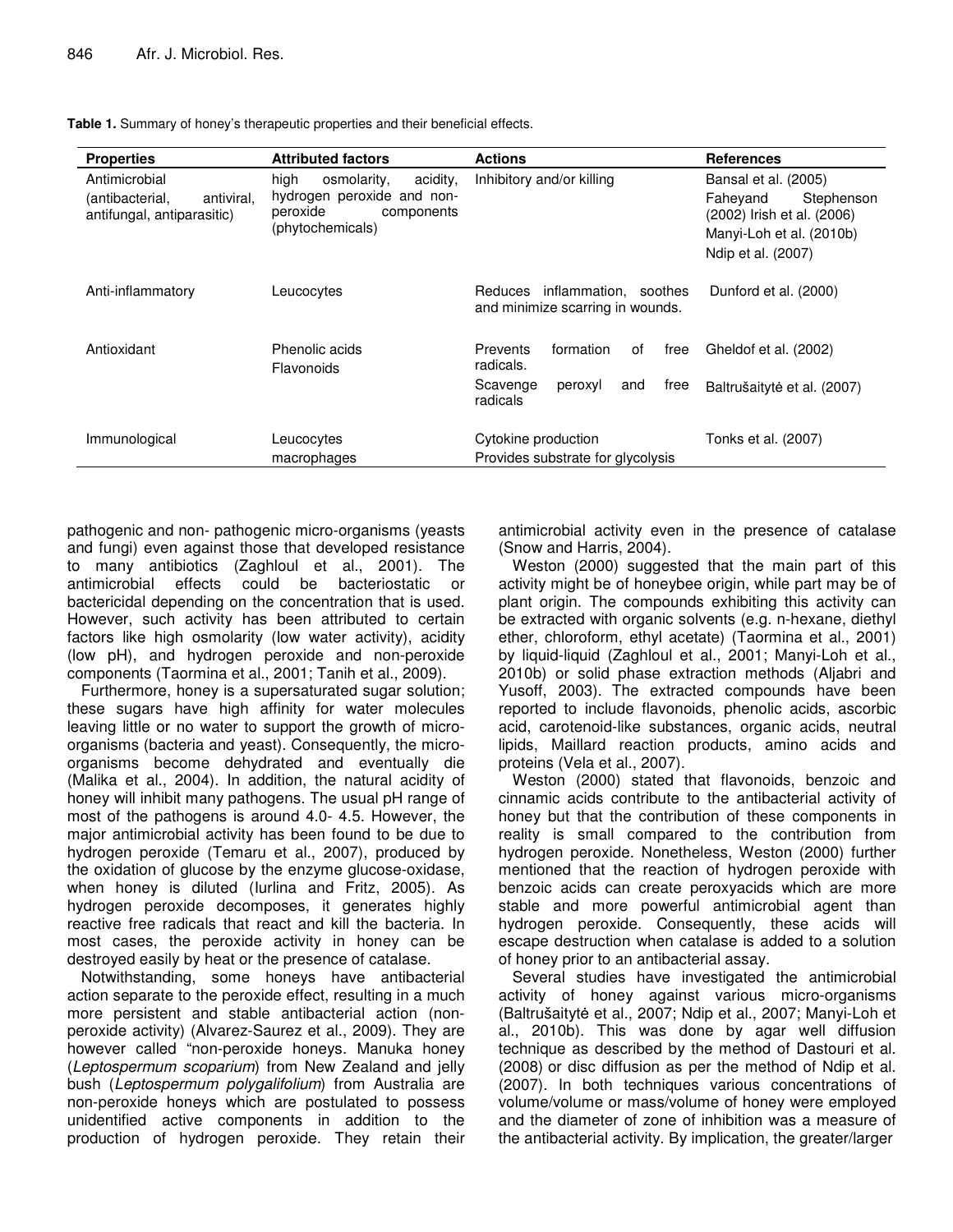the zone of inhibition, the more active that honey concentration was considered to be.

Most studies now report antibacterial activity as minimum inhibitory concentration (MIC) which can be determined by agar dilution method (Mulu et al., 2004) or broth dilution method (Manyi-Loh et al., 2010b). The latter method can be carried out by tube dilution (Aljabri and Yusoff, 2003; Ndip et al., 2007) or micro dilution in microtitre plates as per the method of Tan et al. (2009). However, MIC is considered as the lowest concentration of honey that inhibited bacterial growth (no visible growth or turbidity). Other important effects of honey have been linked to its oligosaccharides. They have prebiotic effects, similar to that of fructo oligosaccharides (Sanz et al., 2005). The oligosaccharides have been reported to cause an increase in population of bifidobacteria and lactobacilli, which are responsible for maintaining a healthy intestinal microflora in humans. As a matter of fact, *Lactobacillus* spp. protect the body against infections like salmonellosis; and *Bifidobacterium* spp restrict the over-growth of the gut walls by yeasts or bacterial pathogens and, perhaps reduce the risk of colon cancer by out-competing putrefactive bacteria capable of liberating carcinogens (Kleerebezem and Vaughan, 2009).

#### **Anti-inflammatory activity**

Although inflammation is a vital part of the normal response to infection or injury, when it is excessive or prolonged it can prevent healing or even cause further damage (Al-jabri, 2005). The most serious consequence of excessive inflammation is the production of free radicals in the tissue. These free radicals are initiated by certain leucocytes that are stimulated as part of the inflammatory process (Van den Berg et al., 2008), as inflammation is what triggers the cascade of cellular events that give rise to the production of growth factors which control angiogenesis and proliferation of fibroblasts and epithelial cells (Simon et al., 2009). They can be extremely damaging and break down lipid, proteins and nucleic acids that are the essential components of the functioning of all cells (Dhalla et al., 2001). However, the anti-inflammatory properties of honey have been well established in a clinical setting (Subrahmanyam et al., 2003) and its action is free from adverse side effects.

#### **Anti-oxidant activity**

Antioxidant capacity is the ability of honey to reduce oxidative reactions within the human body. It has been found to have a significant antioxidant content measured as its capacity to scavenge free radicals (Gheldof et al., 2002). This anti-oxidant activity may be at least part of what is responsible for its anti-inflammatory action because oxygen free radicals are involved in various aspects of inflammation (Henriques et al., 2006). Even when the antioxidants in honey do not directly suppress the inflammatory process, they can be expected to scavenge free radicals in order to reduce the amount of damage that would otherwise have resulted. Honey exerts its anti-oxidant action by inhibiting the formation of free radicals, catalyzed by metal ions such as iron and copper. Flavonoids and other polyphenols, common constituents of honey have the potential to impound these metal ions in complexes, preventing the formation of free radicals in the first place (Makawi et al., 2009).

#### **Boosting of the immune system**

As well as having a direct antibacterial action, honey may clear infection through stimulating the body's immune system to fight infections. It has been reported that honey stimulates B-lymphocytes and T-lymphocytes in cell culture to multiply, and activate neutrophils (Tonks et al., 2003). Furthermore; Jones et al. (2000) in their study reported the stimulation of monocytes in cell cultures to release the cytokines TNF-alpha, IL-1 and IL-6, the cell "messengers" that activate the many facets of the immune response to infection. Recently, Tonks et al. (2007) discovered a 5.8 kDA component of manuka honey which stimulates the production of  $TNF-\alpha$  in macrophages via Toll-like receptor. In addition, honey provides a supply of glucose, which is essential for the "respiratory burst" in macrophages that produce hydrogen peroxide, the dominant component of their bacteria-destroying activity (Molan, 2001).

Moreover, it provides substrates for glycolysis, the major mechanism for energy production in the macrophages, and thus allows them to function in damaged tissue and exudates where the oxygen supply is often poor. The acidity of honey may also assist in the bacteria-destroying action of macrophages, as an acid pH inside the phagocytic vacuole is involved in killing ingested bacteria (Molan, 2001).

#### **HEALTH BENEFITS OF HONEY**

Since ancient times, honey has been used for its medicinal properties to treat a wide variety of ailments. It may be used alone or in conjunction with other substances and administered orally or topically for the eradication of certain ailments. However, misuse of antibiotics, the emergence of resistant bacteria, high cost and unavailability of some conventional drugs and increasing interest in therapeutic honey have provided an opportunity for honey to be used as a broad-spectrum antibacterial agent. The beneficial actions of honey have been established in the following.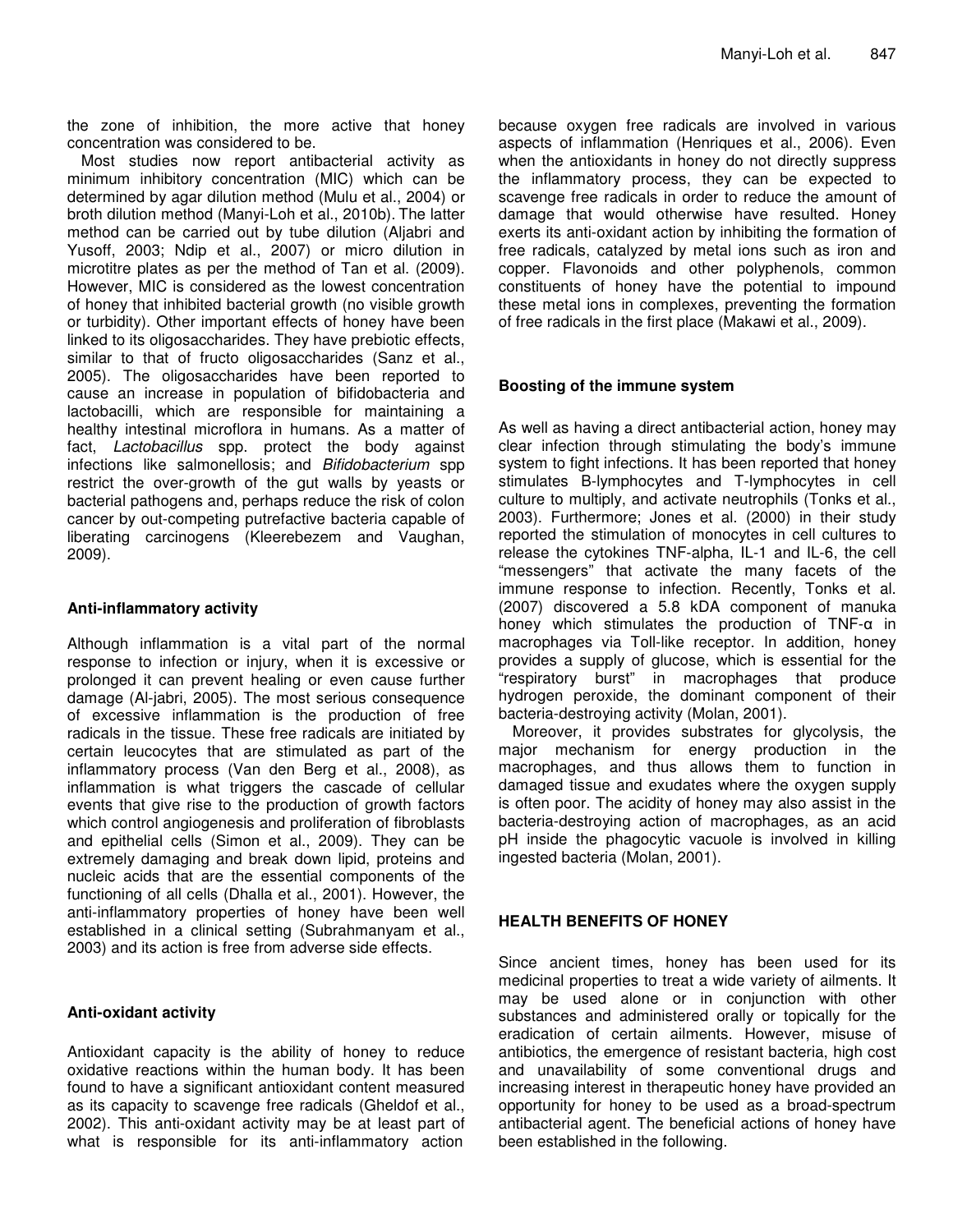## **Honey in the treatment of wounds**

A broad spectrum of wounds is being treated all over the world with natural unprocessed honeys from different sources (Al-Waili, 2003, 2004). At present Medihoney TM (a blend of manuka and jelly bush honey) has been one of the first medically certified honeys licensed as medical product for professional wound care in Europe, America and Australia (Molan and Betts, 2004; and Molan, 2006). In addition, dressings impregnated with honey under controlled conditions and sterilized by gamma irradiation are available in Australia and New Zealand. Honey is equally found as an active ingredient in products such as ointments for the treatment of minor burns and cuts in Nigeria (Williams et al., 2009).

## **Cross contamination**

The viscous nature of honey is believed to provide a moist wound environment that allows skin cells to re-grow across the wound as well as it provides a protective barrier that helps safeguard patients by preventing cross contamination (Lusby et al., 2002). Bacterial colonization or infection of wound may occur with micro-organisms that originate from the patient's endogenous skin, gastrointestinal and respiratory flora through contact with contaminated external environmental surfaces, water, air and soiled hands of health care workers (Tan et al., 2009).

## **Stimulation of tissue growth**

The re-growth of tissue is very important in the wound healing process. Honey stimulates the formation of new blood capillaries (angiogenesis), the growth of fibroblasts that replace connective tissue of the deeper layer of the skin and produce the collagen fibers that give the strength to the repair. In addition, it stimulates the regrowth of epithelial cells that form the new skin cover over a healed wound (Rozaini et al., 2004). Thus, prevents scarring and keloid formation, and removes the need for skin grafting even with quite large wounds (Subrahmanyam et al., 2003).

## **Debridement action**

It has been established that dressings that create the type of moist wound environment that honey provides facilitate the process of autolytic debridement. The high osmotic pressure of honey draws lymph from the deeper tissues and constantly bathes the wound bed. Proteases contained in the lymph in effect contribute to the debriding activity (Molan, 2002). Malodor occurs in wounds colonized by anaerobes such as *Bacteroides* and *Clostridium* species, and Gram-negative rods such as

*Pseudomonas* and *Proteus* species (Dunford et al., 2000), because they metabolize proteins; so they produce malodorous substances e.g. ammonia and sulphur compounds as end products. Amazingly, honey provides bacteria an alternative source of energy (glucose), producing lactic acid when metabolized (Simon et al., 2009).

## **Bioburden**

Honey has shown considerable antibacterial activity against a wide range of wound pathogens (Tan et al., 2009; Oyeleke et al., 2010), as well as against biofilms created by bacteria on wounds (Okhiria et al., 2004). A biofilm may be described as a bacterial community living within a self-produced extracellular polysaccharide (EPS) matrix that protects them from antimicrobial and phagocytic onslaught. Most interestingly, honey has been used to heal recalcitrant wounds whereby it was found to be effective *in vitro* against a wide range of multiresistant organisms including methicillin resistant *Staphylococcus aureus* (MRSA), vancomycin-resistant *Enterococci* (VRE) and multiresistant *Pseudomonas aeruginosa* (Coopet et al., 2002; George and Cutting, 2007).

Furthermore, Rendel et al. (2001) demonstrated that acidification of wounds speeds healing; this being attributed to low pH increasing the amount of oxygen offload from hemoglobin in the capillaries. Actually, acidification prevents ammonia produced by bacteria metabolism from harming body tissues (Williams et al., 2009). Moreover, the other afore mentioned antibacterial factors in honey such as hydrogen peroxide, lysozyme and phenolic compounds also play a role at this instance.

## **Anti-inflammatory action**

The anti-inflammatory activity of honey has been documented in clinical studies of human burn wounds and in *in vitro* studies (Subrahmanyam et al., 2003). The potential consequences of effectively managing inflammation include rapid reduction of pain, edema, and exudates; additionally hypertrophic scarring is minimized by avoiding protracted inflammation that may result in fibrosis (Dunford et al., 2000). Subsequently, reducing inflammation lessens exudates production and dressing change frequently, which may conserve resources in terms of dressings used, staff time, and unnecessary disturbance of the patient and the wound bed (Williams et al., 2009).

## **Gastroenteritis**

Acute gastroenteritis is an acute inflammation of the gastrointestinal tract that may be caused by a variety of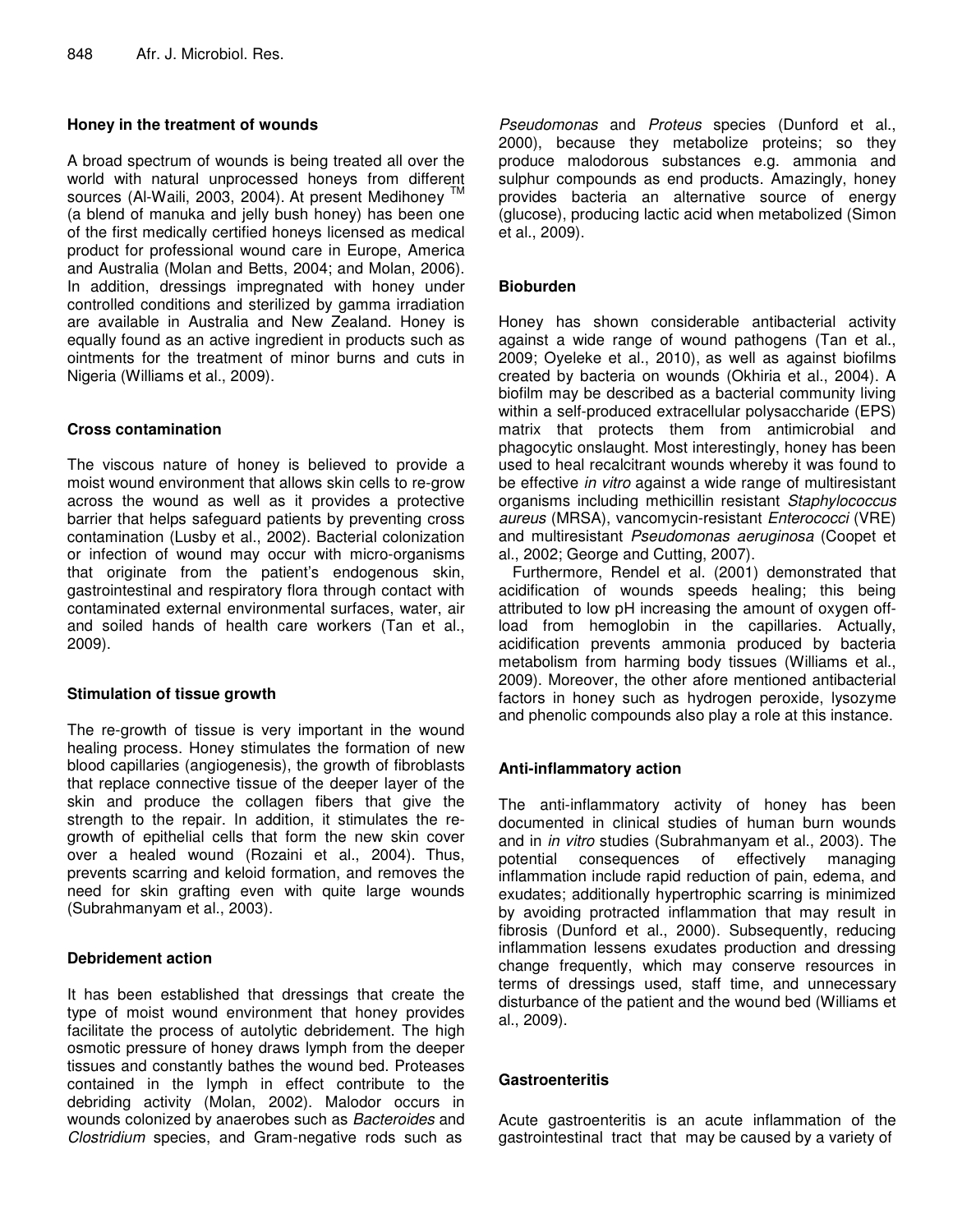microbes (viruses, bacteria, and parasites). Pure honey has demonstrated bactericidal activity against many enteropathogenic organisms, including those of the *Salmonella* and *Shigella* species, and enteropathogenic *Escherichia coli* (Molan, 2001; Adebolu, 2005).

Alnaqdy et al. (2005) in an *in vitro* study demonstrated that honey prevented the attachment of *Salmonella* bacteria to mucosal epithelial cells; attachment is however, considered the initial event in the development of bacterial infections of the gastrointestinal tract. Seemingly, Badaway et al. (2004) reported a remarkable antibacterial activity of bee honey and its therapeutic usefulness against *E. coli* 0157: H7 and *Salmonella typhimurium* infections.

Most recently, Abdulrhman et al. (2010), in their study, added honey to the oral rehydration solution (ORS) recommended by the World Health Organization/UNICEF (2002) to treat gastroenteritis in infants and children. They reported that the frequency of both bacterial and non bacterial diarrhea was reduced. Most probably, adding honey to ORS is technically easier, less expensive and of course made the solution a little bit sweet and possibly more acceptable. Owing to the high sugar content in honey, it could be used to promote sodium and water absorption from the bowel. It also helps to repair the damaged intestinal mucosa, stimulates the growth of new tissues and work as an antiinflammatory agent (Bansal et al., 2005).

#### **Gastritis, gastric and duodenal ulcers**

Gastritis, gastric and duodenal ulcers are complications resulting from infection with *Helicobacter pylori*. Conventional treatment for the eradication of *H. pylori* is far from satisfactory; thus there is search for alternative treatment. Honey-derived remedies constitute a potential source of new compounds that may be useful in the management of *H. pylori* infections (Manyi-Loh et al., 2010a). *In vitro* studies suggested that honey possesses bactericidal activity against *H. pylori* and could be used in combination with the antibiotics in the triple therapy in a bid to help eradication. Even isolates that exhibited resistance to other antimicrobial agents were susceptible to honey (Nzeako and Al-Namaani, 2006).

Furthermore, Ndip et al. (2007) in their study to evaluate the *in vitro* anti- *H. pylori* activity of selected honeys at different concentrations (10, 20, 50 and 75% v/v) reported that there was variation in the antibacterial activity of honeys obtained from different countries and regions. This is as a result of different climatic conditions that influence the distribution of flowers and vegetative species from which honeybees collect nectar and sweet plant deposits to produce honey (Mulu et al., 2004; Basson and Grobler, 2008). As a result of genetic heterogeneity exhibited by *H. pylori*, in combination with the regional variation in the antimicrobial components

present in honey, there is a difference in the concentration of honey that would inhibit *H. pylori* in specific locations (Manyi-Loh et al., 2010a). Specifically, Manyi-Loh et al. (2010b) reported the sensitivity of *H. pylori* isolates obtained from patients in the Eastern Cape of South Africa to honey concentration of  $\geq 10$  % v/v. Seemingly, in Muscat, Oman, Nzeako and Namaani (2006) demonstrated that their isolates were sensitive to honey dilutions as low as 1:2 but with prominent inhibition at no dilution that is (100% concentration).

#### **Other infections**

Al-waili (2004) in a study reported the usefulness of topical application of honey against Acyclovir for the treatment of recurrent herpes simplex lesions. Also, Koc et al. (2009) in their study demonstrated *in vitro* that honeys from different floral sources in Turkey had antifungal activity at high concentration of 80% v/v against 40 yeast species (*Candida albicans, Candida krusei, Candida glabrata* and *Trichosoporon* spp). Cutaneous and superficial mycoses like ringworm and athletes foot are found to be responsive to honey (Bansal et al., 2005).

### **NUTRITIONAL BENEFITS OF HONEY**

For a long time in human history, honey was an important source of carbohydrates and the only widely available sweetener (Ball, 2007). It is found to be a suitable sweetener in fermented milk product without inhibiting the growth of common bacteria like *Streptococcus thermophilus, Lactobacillus acidophilus, Lactobacillus delbruekii* and *Bifidobacterium bifidum* which are important for maintaining a healthy gastrointestinal tract.

Seemingly, in order to maximize the impact of probiotic cultures following ingestion, honey has to be employed as a dietary adjunct. In this respect, it acts as a prebiotic, which is defined as a non-digestible food ingredient that beneficially affects the host by selectively stimulating the growth and/or activity of a limited number of bacteria (bifidobacteria and lactobacilli) in the intestines (Sanz et al., 2005)

On the account of the nutritional value (303 kcal/100 g honey) and fast absorption of its carbohydrate, honey is a food suitable for humans of every age (Blasa et al., 2006). Simply, when orally consumed, its carbohydrates are easily digested and quickly transported into the blood and can be utilized for energy requirements by the human body. It is for this reason that honey is particularly recommended for children and sportsmen because it can help to improve on the efficiency of the system of the elderly and invalids (Alvarez-Saurez et al., 2009).

Furthermore, honey appears to present another option for enhancing the safety and shelf life of foods. It has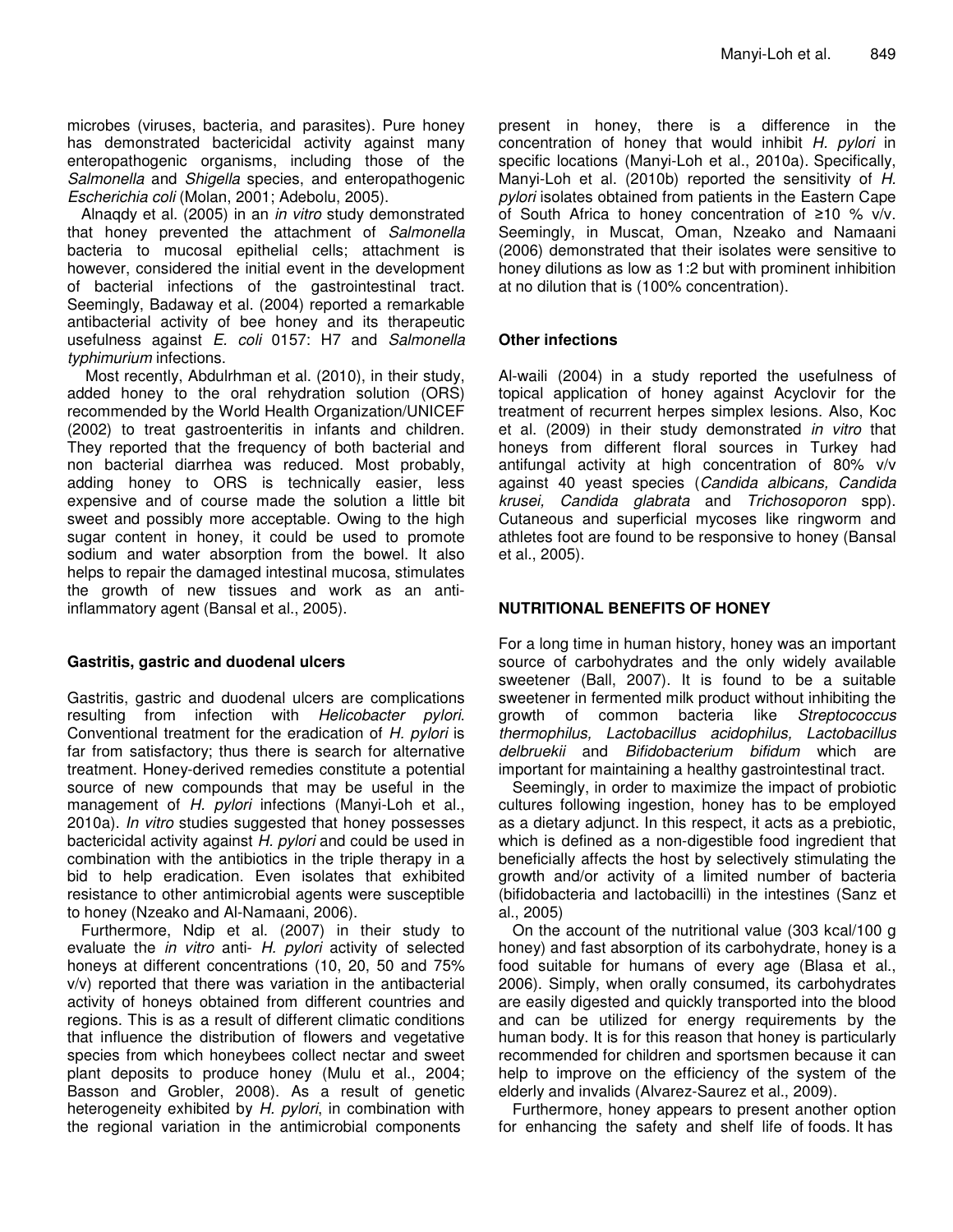been reported to be effective against enzymatic browning of fruits and vegetables, oxidative degeneration of some foods and in controlling the growth of or eliminating food borne pathogens (Taormina et al., 2001) e.g. *E. coli* 0157:H7, *S. typhimurium*, *S. sonnei*, *B. cereus*, *L. monocytogenes* and *S. aureus*; owing to its antioxidant and antimicrobial properties.

#### **INNOCUOUS ATTRIBUTES OF HONEY**

The intrinsic properties of honey (low pH, high sugar content) affect the growth and survival of many species of micro-organisms. In consequence, honey can be expected to contain a small number and limited variety of micro-organisms (Iurlina and Fritz, 2005); and is relatively free of adverse effects. Topical application of honey may lead to transient stinging sensation. There can be allergic reactions to proteins secreted by bees and from proteins derived from plant pollen (Simon et al., 2009). In addition, there is risk of infantile botulism in a situation where the honey is contaminated with spores of *Clostridium botulinum*. After ingestion, *C. botulinum* spores can germinate, grow and produce toxin in the lower bowel of some infants less than one year, since the intestinal flora is not developed (Brown, 2000).

#### **CONCLUSION**

Honey, an age-old remedy has been rediscovered in modern times. It is made up of a vast amount of different compounds that can be of nutritional and health benefits. Its therapeutic potential has been credited to its antimicrobial, anti-inflammatory and anti-oxidant properties as well as boosting of the immune system. Moreover, the effectiveness of honey against antibioticsensitive and resistant micro-organisms, the ease of administration for the treatment of wounds, lack of side effects in alleviating gastric pain and shortening the duration of diarrhea and its low likelihood of selecting for further resistant strains culminate to the fact that this agent may represent a satisfactory alternative/ complementary means of chemoprophylaxis and or chemotherapy.

#### **ACKNOWLEDGEMENT**

The authors are grateful to the Govan Mbeki Research and Development Centre, University of Fort Hare, South Africa for financial assistance.

#### **REFERENCES**

Abdulrhman MA, Mekaway MA, Awadalla MM (2010). Bee products added to the Oral rehydration solution in treatment of gastroenteritis in infants and children. J. Med. Food., 13: 605-609.

- Adebolu TT (2005). Effect of natural honey on local isolates of diarrheacausing bacteria in South Western Nigeria*.* Afr. J. Biotechnol., 4: 1172-1174.
- Al-jabri AA (2005). Honey, milk and antibiotics. Afr. J. Biotechnol., 4: 1580-1587.
- Aljadi AM, Yusoff KM (2003). Isolation and Identification of Phenolic Acids in Malaysia Honey with Antibacterial Properties. Turk. J. Med. Sci., 33: 229-236.
- Alnaqdy A, Al-jabri A, Al-Mahrooqi Z, Nzeako B, Nsanze H (2005).Inhibition effect of honey on the adherence of Salmonella to intestinal epithelial cells *in vitro*. Int. J. Food Microbiol., 103: 347-351.
- Alvarez-Saurez JM, Tulipani S, Romandini S, Bertoli F, Battino M (2009). Contribution of honey in nutrition and human health: a review. Mediterr. J. Nutr. Metab. Springer. DOI 10.1007/s12349-009-0051-6, pp. 1-9.
- Al-Waili NS (2003). Topical application of natural honey, bee wax and olive oil mixture for atopic dermatitis or psoriasis: partially controlled, single blinded study. Complement. Ther. Med., 11: 226-234.
- Al-Waili NS (2004). Investigating the antimicrobial activity of natural honey and its effects on the pathogenic bacterial infections of surgical wounds and conjunctiva. J. Med. Food., 7: 210-222.
- Badaway OFH, Shaffi SSA, Tharwat EE, Kamal AM (2004). Antibacterial activity of bee honey and its therapeutic usefulness against *Escherichia coli* 0157:H7 and *Salmonella typhimurium* infection. Rev. Sci. Tech. Off. Int. Epiz., 23(3): 1011-1022.
- Ball DW (2007).The chemical composition of honey. J. Chem. Educ., 84(10): 1643-1646.
- Baltrušaitytė V, Venskutonis PR, Čeksterytė V (2007). Radical scavenging activity of different floral origin honey and bee bread phenolic extracts. Food Chem., 101: 502-514.
- Bansal V, Medhi B, Pandhi P (2005). Honey-A remedy rediscovered and its therapeutic utility. Kathmandu Univ. Med. J., 3: 305-309.
- Barra MPG, Ponce-Díaz MC, Venegas-Gallegos C (2010). Volatile compounds in honey produced in the central valley of Ñuble province, Chile. Chilean J. Agric. Res., 70: 75-84.
- Basson NJ, Grobler SR (2008). Antimicrobial activity of two South African honeys produced from indigenous *Leucospermum cordifolium* and *Erica* on selected micro-organisms. BMC Complement. Altern. Med., 8: 41.
- Bastos C, Alves R (2003). Compostos voláteis emméis florais. Quim. Nova., 26: 90-96.
- Blasa M, Candracci M, Accorsi A, Piacentini MP, Albertini MC, Piatti E (2006). Raw millefiori honey is packed full of antioxidants. Food Chem., 97: 217-222.
- Bogdanov S, Jurendic T, Sieber R, Gallmann P (2008). Honey for nutrition and health: a review. Am. J. Coll. Nutr., 27: 677-689.
- Brown KL (2000). Control of bacterial spores. Br. Med. Bull., 56(1): 158- 171.
- Cooper RA, Molan PC, Harding KG (2002). The sensitivity to honey of Gram-positive cocci of clinical significance isolated from wounds. J. Appl. Microbiol., 93: 857-863.
- Conti ME (2000). Lazio region (central Italy) honeys: a survey of mineral content and typical quality parameters. Food Control., 11: 459-463.
- Dhalla NS, Temah RM, Netticadan T (2001). Role of oxidative stress in cardiovascular diseases. J. Hypertens., 18: 655.
- Dastouri MR, Fakhimzadeh K, Shayeg J, Dolgari-sharaf J, Valilou MR, Maheri-sis N (2008). Evaluating antibacterial activity of the iranian honey through MIC Method on some dermal and intestinal pathogenic Bacteria. J. Anim. Vet. Adv., 7: 409-412.
- Davis C (2005). The use of Australian honey moist wound management. In: Rural industries research and development corporation report, pp. 1-18.
- Dunford C, Cooper RA, White RJ, Molan PC (2000). The use of honey in wound management. Nurs. Stand., 15: 63-68.
- Escriche I, Visquert M, Juan-Borras M, Fito P (2009). Influence of simulated industrial thermal treatments on the volatile fractions of different varieties of honey. Food Chem., 112: 329-338.
- Fahey JW, Stephenson KK (2002). Pinostrobin from honey and Thai ginger (Boesenbergia pandurata): potent flavonoid inducers of mammalian phase 2 chemo protective and antioxidant enzymes. J. Agric. Food Chem., 50: 7472-7476.
- French VM, Cooper RA, Molan PC (2005).Antibacterial activity of honey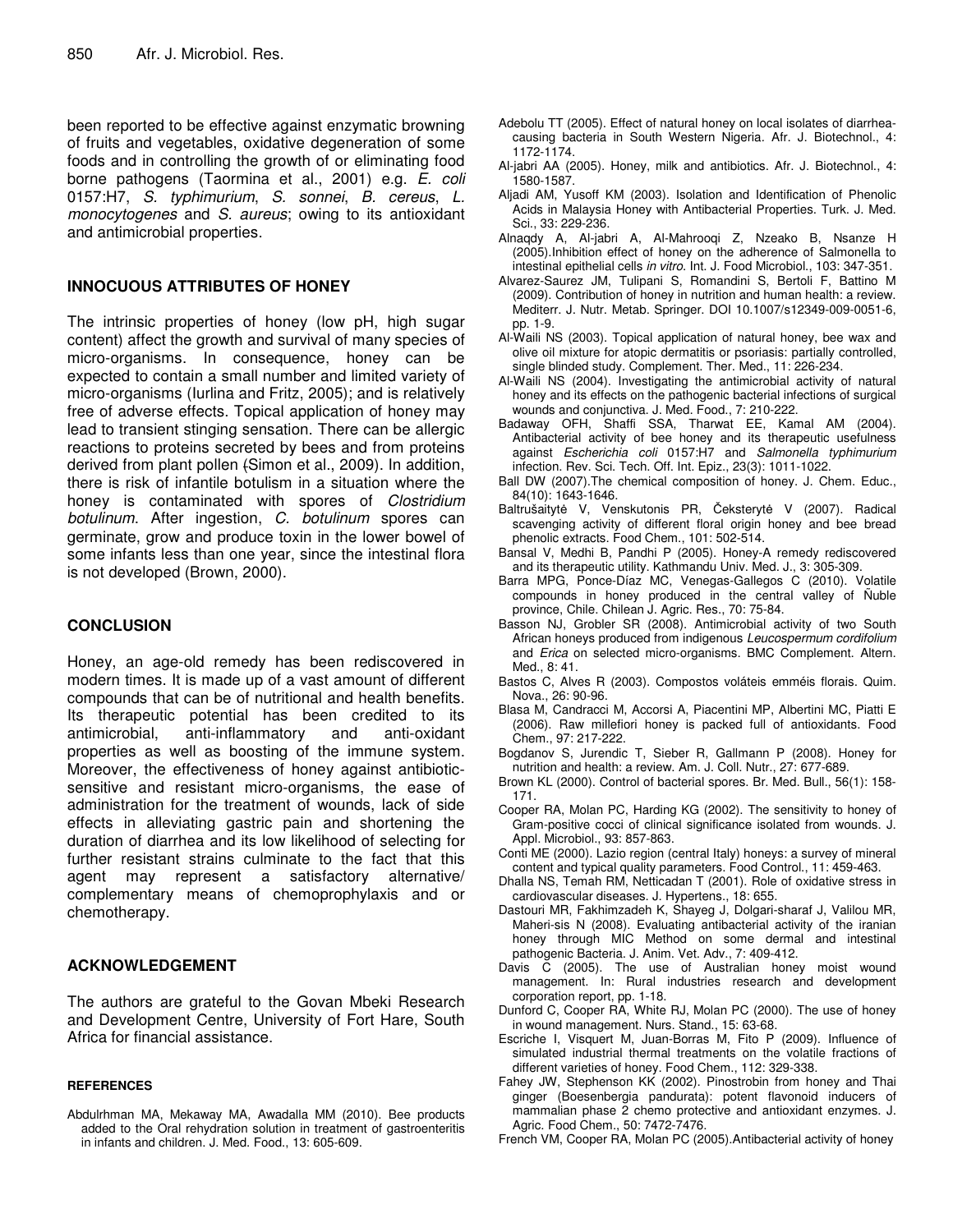against coagulase-negative staphylococci. J. Antimicrob. Chemother., 56(1): 228-231.

- George NM, Cutting KF (2007). Antibacterial honey (Medihoney TM ): *invitro* activity against clinical isolates of MRSA, VRE and other multiresistant Gram–negative organisms including *Pseudomonas aeruginosa*. Wounds., 19: 231.
- Gheldof N, Wang XH, Engeseth NJ (2002). Identification and quantification of antioxidant components of honeys from various floral sources. J. Agric. Food Chem., 50: 5870-5877.
- Gheldof N, Wang XH, Engeseth NJ (2003). Buckwheat honey increases serum antioxidant capacity in humans. J. Agric. Food Chem., 51: 1500-1505.
- Ghosh S, Playford RJ (2003). Bioactive natural compounds for the treatment of gastrointestinal disorders. Clin. Sci., 104: 547-556.
- Henriques A, Jackson S, Cooper R, Burton N (2006). Free radical production and quenching in honeys with wound healing potential. J. Antimicrob. Chemother., 58: 773-777.
- Iglesias MT, De Lorenzo C, Polo M, Martín-Alvares PJ, Pueyo E (2004). Usefulness of amino acid composition to discriminate between honeydew and floral honeys. Application to honeys from a small geographic area. J. Agric. Food Chem., 52: 84-89.
- Irish J, Carter DA, Shokohi T, Blair SE (2006). Honey has an antifungal effect against *Candida* species. Med. Mycol., 44: 289-291.
- Iurlina MO, Fritz R (2005). Characterization of micro-organisms in Argentinean honeys from different sources. Int. J. Food Microbiol., 105: 297-304.
- Jones KP, Blair S, Tonks A, Price A, Cooper R (2000). Honey and the stimulation of inflammatory cytokine release from a monocyticcell line. First World Wound Healing Congress: Melbourne, Australia.
- Kleerebezem M, Vaughan EE (2009). Probiotic and gut lactobacilli and Bifidobacteria: Molecular approaches to study diversity and activity, 63: 269-290.
- Koc AN, Silici S, Ercal BD, Kasap F, Hörmet-öz HT, Mavus-Buldu H(2009). Antifungal activity of Turkish honey against Candida spp. and Trichosporon spp: an *in vitro* evaluation. Med. Mycol., 47(7): 707- 712.
- Lusby PE, Coombes A, Wilkinson JM (2002). Honey: A potent agent for wound healing? *J.* Wound Ostomy. Continence Nurs., 29: 295-300.
- Makawi SZA, Gadkariem EA, Ajoub SMH (2009). Determination of antioxidant flavonoids in Sudanese honey samples by solid phase extraction and High Performance liquid Chromatography. Eur J. Chem., 6(S1): S429-S437.
- Malika N, Mohammed F, Chakib EA (2004). Antimicrobial activity of natural honey from aromatic and medicinal plants on antibio resistant strains of bacteria. Int. J. Agric. Biol., 6(2): 289-293.
- Manyi-Loh CE, Clarke AM, Mkwetshana NF, Ndip RN (2010a). Treatment of *Helicobacter pylori* infections: Mitigating factors and prospective natural remedies. Afr. J. Biotechnol., 9: 2032-2042.
- Manyi-Loh CE, Clarke AM, Munzhelele T, Green E, Mkwetshana NF, Ndip RN (2010b). Selected South African honeys and their extracts possess *in vitro* anti-*Helicobacter pylori* activity. Arch. Med. Res., 41: 324-331.
- Meda A, Lamien CE, Millogo J, Romito M, Nacoulma OG (2004). Therapeutic uses of honey and honeybee larvae in Central Burkina Faso. J. Ethnopharmacol., 95(1): 103-107.
- Molan PC (2001). Why honey is effective as a medicine 2. The scientific explanation of its effects. *Bee World*., 82: 22-40.
- Molan PC (2002). Re-introducing honey in the management of wounds and ulcers-theory and practice. Ostomy. Wound Manage., 48: 28-40.
- Molan PC, Betts JA (2004). Clinical usage of honey as a wound dressing. *Wound Care*., 13: 353-356.
- Molan PC (2006). The evidence supporting the use of honey as a wound dressing. Int. J. Low Extrem. Wounds., 5: 40-54.
- Mulu A, Tessema B, Derbie F (2004). *In vitro* assessment of the antimicrobial potential of honey on common human pathogens. Eur. J. Health Dev., 18: 107-111*.*
- Namias N (2003). Honey in the management of infections. Surg. Infect., 4: 219-226.
- National Honey Board (2003). *Honey-Health and Therapeutic Qualities,* National honey Board, Longmont, Co.
- Ndip R, Malange Takang AE, Echakachi CM, Malongue A, Akoachere J-FTK, Ndip LM, Luma HN (2007). *In vitro* antimicrobial activity of

selected honeys on clinical isolates of *Helicobacter pylori.* Afr. Health Sci., 7: 228-231.

- Nzeako BC, Al-Namaani F (2006). The antibacterial activity of honey on *Helicobacter pylori*. Sultan Qaboos Univ. Med. J., 6(2): 71-76.
- Okhiria O, Henriques A, Burton N, Peters A, Cooper RA (2004). The potential of Manuka honey for the disruption of biofilms produced by strains of *Pseudomonas aeruginosa* isolated from wounds. Poster presentation at the 155<sup>th</sup> Meeting of the Society for General Microbiology. Dublin, Ireland. September 6-9.
- Oyeleke SB, Dauda BEN, Jimoh T, Musa SO (2010). Nutritional analysis and antibacterial effect of honey on bacterial wound pathogens. J. Appl. Sci. Res., 6(11): 1561-1565.
- Ramírez R, Montenegro YG (2004). Certificación del origen botánico y polen corbicular perteneciente a la comuna de Litueche, VI Región de Chile. Cien. Inv. Agric., 31: 197-211.
- Rendel M, Mayer C, Weninger W, Tshachler E (2001). Topically applied lactic acid increases spontaneous secretion of vascular endothelial growth factor by human constructed epidermis. Br. J. Dermatol., 145: 3-9.
- Rozaini MZ, Zuki ABZ, Noordin M, Norimah Y, Nazrul-Hakim A (2004). The effects of different types of honey on tensile strength evaluation of burn wound tissue healing. Int. J. Appl. Res. Vet. Med., 2(4): 290- 296.
- Sanz ML, Polemis N, Morales V, Corzo N, Drakoularakou A, Gibson GR, Rastall RA (2005). *In vitro* investigation into the potential prebiotic activity of honey oligosaccharides. J. Agric. Food Chem., 53: 2914-2921.
- Sato T, Miyata, G (2000). The Nutraceutical Benefit, Part 111: Honey. Nutrition., 16: 468-469.
- Simon A, Traynor K, Santos K, Blaser G, Bode U, Molan P (2009). Medical honey for wound care-Still the "latest resort"? Evid. Based Complement. Alternat. Med., 6: 165-173.
- Snow MJ, Harris MM (2004).On the nature of non-peroxide antibacterial activity in New Zealand manuka honey. Food Chem., 84: 145-147.
- Subrahmanyam M, Sahapure AG, Nagane NS (2003). Free radical control-the main mechanism of the action of honey in burns. Ann. Burns Fire Disasters., 16: 135-138.
- Subrahmanyam M (2007). Topical application of honey for burn wound treatment-an overview. Ann. Burns Fire Disasters. 20: 3.
- Tan HT, Rahman RA, Gan SH, Halim AS, Hassan SA, Sulaiman SA, Kirnpal-Kaur BS (2009). The antibacterial properties of Malaysian tualang honey against wound and enteric microorganisms in comparison to manuka honey. BMC Complement. Altern. Med. 9:34doi:10.1186/1472-6882-9-34.
- Tanih NF, Dube C, Green E, Mkwetshana N, Clarke AM, Ndip LM, Ndip RN (2009). An African perspective on *Helicobacter pylori*: prevalence of human infection, drug resistance, and alternative approaches to treatment. Ann. Trop. Med. Parasitol., 103: 189-204.
- Taormina PJ, Niemira BA, Beuchat LR (2001). Inhibitory activity of honey against food-borne pathogens as influenced by the presence of hydrogen peroxide and level of antioxidant power. Int. J. Food Microbiol., 69: 217-225.
- Temaru E, Shimura S, Amano K, Karasawa (2007). Antibacterial activity of honey from stingless honeybees (Hymenoptera; Apidae; Meliponinae). Polish J. Microbiol., 56: 281-285.
- Tonks AJ, Cooper RA, Jones KP, Blair S, Parton J, Tonks A(2003).Honey stimulates inflammatory cytokine production from monocytes. Cytokine., 21: 242-247.
- Tonks AJ, Dudley E, Porter NG, Parton J, Brazier J, Smith EL, Tonks A (2007). A 5.8kDa component of manuka honey stimulates immune cells via TLR4. J. Leukoc. Biol., 82: 1147-1155.
- Van den Berg AJ, van den Worm E, Van Ufford HC, Halkes SB, Hoekstra MJ, Beukelman CJ (2008). An in vitro examination of the antioxidant and anti-inflammatory properties of buckwheat honey., 17(4): 172-174, 176-178. J. WoundCare.
- Vela L, Lorenzo C, Pérez RA (2007). Antioxidant capacity of Spanish honeys and its correlation with polyphenol content and other physicochemical properties. J. Sci. Food Agric., 87: 1069-1075.
- Weston R (2000). The contribution of catalase and other natural products to the antibacterial activity of honey: a review. Food Chem., 71: 235-239.
- Williams ET, Jeffrey J, Barminas JT, Toma I (2009). Studies on the